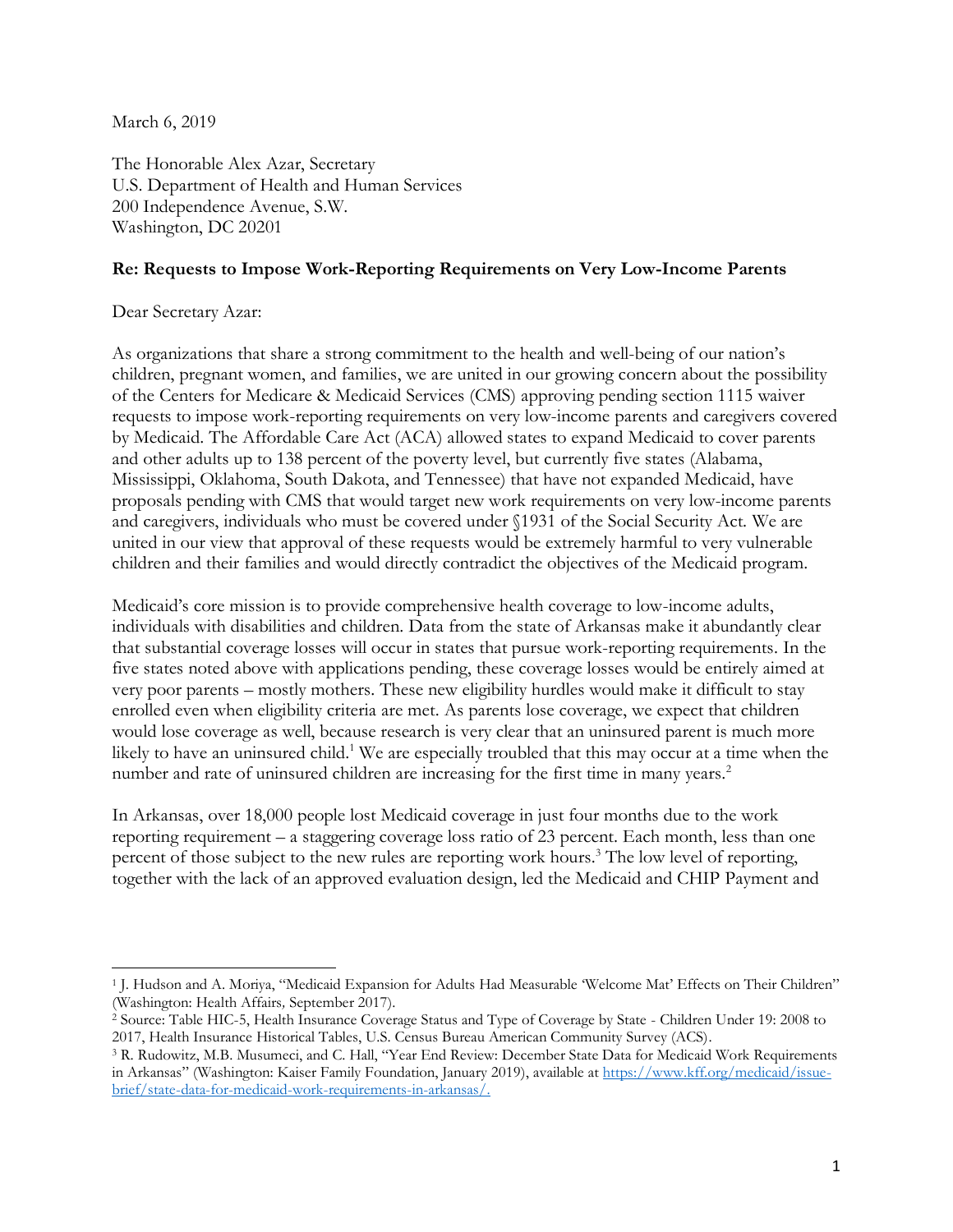Access Commission to urge the Department to stop Arkansas from disenrolling more people and to prevent other states from implementing similar requirements. 4

The Kaiser Family Foundation found that coverage losses in Arkansas were negatively impacting beneficiaries' health and impeding their ability to work, especially for individuals who rely on regular prescriptions to manage chronic conditions. Beneficiaries were often unaware of or confused by the new work reporting rules and rather than providing an additional incentive to work, the new requirements were adding anxiety and stress to people's lives. Moreover, health care providers noted that they could face increases in uncompensated care costs if patients lost Medicaid coverage and became uninsured.<sup>5</sup>

The harm from work-reporting requirement policies would be even worse in states that have not adopted the Medicaid expansion, because those affected have even lower incomes and therefore are less likely to get needed health care services without Medicaid coverage. In Alabama, for example, only the poorest parents and caregivers, those making 18 percent of the poverty level or less— \$3,740 a year for a family of three or about \$312 a month—now qualify. Alabama's proposal creates a Catch-22—any parent working the 20 to 35 hours required would make too much money to qualify for Medicaid—but likely not enough to afford private insurance.<sup>6</sup> Imposing work reporting requirements in these states would result in coverage losses disproportionately affecting mothers, African Americans, and families living in rural communities.<sup>7</sup>

Low-income parents will lose health coverage if these barriers to Medicaid are allowed to be put in place. Whether or not a parent has health care coverage can have a profound effect on the health and well-being of their children. Parents' health coverage status impacts children in the following ways:

Children and Families and Tennessee Justice Center, January 2019), available at [https://ccf.georgetown.edu/2019/01/30/work-reporting-requirement-for-tennessee-parents-would-harm-low-income-](https://ccf.georgetown.edu/2019/01/30/work-reporting-requirement-for-tennessee-parents-would-harm-low-income-families-with-children/)

[families-with-children/.](https://ccf.georgetown.edu/2019/01/30/work-reporting-requirement-for-tennessee-parents-would-harm-low-income-families-with-children/)

 $\overline{a}$ 

<sup>4</sup> Medicaid and CHIP Payment and Access Commission Letter to the Secretary, November 2018, [https://www.macpac.gov/wp-content/uploads/2018/11/MACPAC-letter-to-HHS-Secretary-Regarding-Work-](https://www.macpac.gov/wp-content/uploads/2018/11/MACPAC-letter-to-HHS-Secretary-Regarding-Work-Requirements-Implementation.pdf)[Requirements-Implementation.pdf.](https://www.macpac.gov/wp-content/uploads/2018/11/MACPAC-letter-to-HHS-Secretary-Regarding-Work-Requirements-Implementation.pdf)

<sup>5</sup> M.B. Musumeci, R. Rudowitz, and B. Lyons, "Medicaid Work Requirements in Arkansas: Experience and Perspective of Enrollees" (Washington: Kaiser Family Foundation, December 2018), available at [http://files.kff.org/attachment/Issue-Brief-Medicaid-Work-Requirements-in-Arkansas-Experience-and-Perspectives-of-](http://files.kff.org/attachment/Issue-Brief-Medicaid-Work-Requirements-in-Arkansas-Experience-and-Perspectives-of-Enrollees)[Enrollees.](http://files.kff.org/attachment/Issue-Brief-Medicaid-Work-Requirements-in-Arkansas-Experience-and-Perspectives-of-Enrollees)

<sup>6</sup> J. Alker, P. Jordan, O. Pham, and K. Wagnerman, "The Impact of Alabama's Proposed Medicaid Work Requirement on Low-Income Families with Children" (Washington: Georgetown University Center for Children and Families, March 2018), available at [https://ccf.georgetown.edu/2018/03/19/the-impact-of-alabamas-proposed-medicaid-work](https://ccf.georgetown.edu/2018/03/19/the-impact-of-alabamas-proposed-medicaid-work-requirement-on-low-income-families-with-children/)[requirement-on-low-income-families-with-children/.](https://ccf.georgetown.edu/2018/03/19/the-impact-of-alabamas-proposed-medicaid-work-requirement-on-low-income-families-with-children/)

<sup>7</sup> See J. Alker, P. Jordan, O. Pham, and K. Wagnerman, "Proposed Medicaid Work Requirement: Impact on Mississippi's Low-Income Families" (Washington: Georgetown University Center for Children and Families, April 2018), available at [https://ccf.georgetown.edu/2018/04/05/impact-of-mississippis-proposed-new-medicaid-restrictions-on-low-income](https://ccf.georgetown.edu/2018/04/05/impact-of-mississippis-proposed-new-medicaid-restrictions-on-low-income-families-with-children/)[families-with-children/](https://ccf.georgetown.edu/2018/04/05/impact-of-mississippis-proposed-new-medicaid-restrictions-on-low-income-families-with-children/) and "Medicaid Waiver Proposal for Oklahoma Medicaid Beneficiaries Would Harm Low-Income Families" (Washington: Georgetown University Center for Children and Families and Oklahoma Policy Institute, January 2019), available at [https://ccf.georgetown.edu/2019/01/11/medicaid-waiver-proposal-for-oklahoma](https://ccf.georgetown.edu/2019/01/11/medicaid-waiver-proposal-for-oklahoma-medicaid-beneficiaries-would-harm-low-income-families-with-children/)[medicaid-beneficiaries-would-harm-low-income-families-with-children/](https://ccf.georgetown.edu/2019/01/11/medicaid-waiver-proposal-for-oklahoma-medicaid-beneficiaries-would-harm-low-income-families-with-children/) and "Work Reporting Requirement for Tennessee Parents Would. Harm Low-Income Families with Children" (Washington: Georgetown University Center for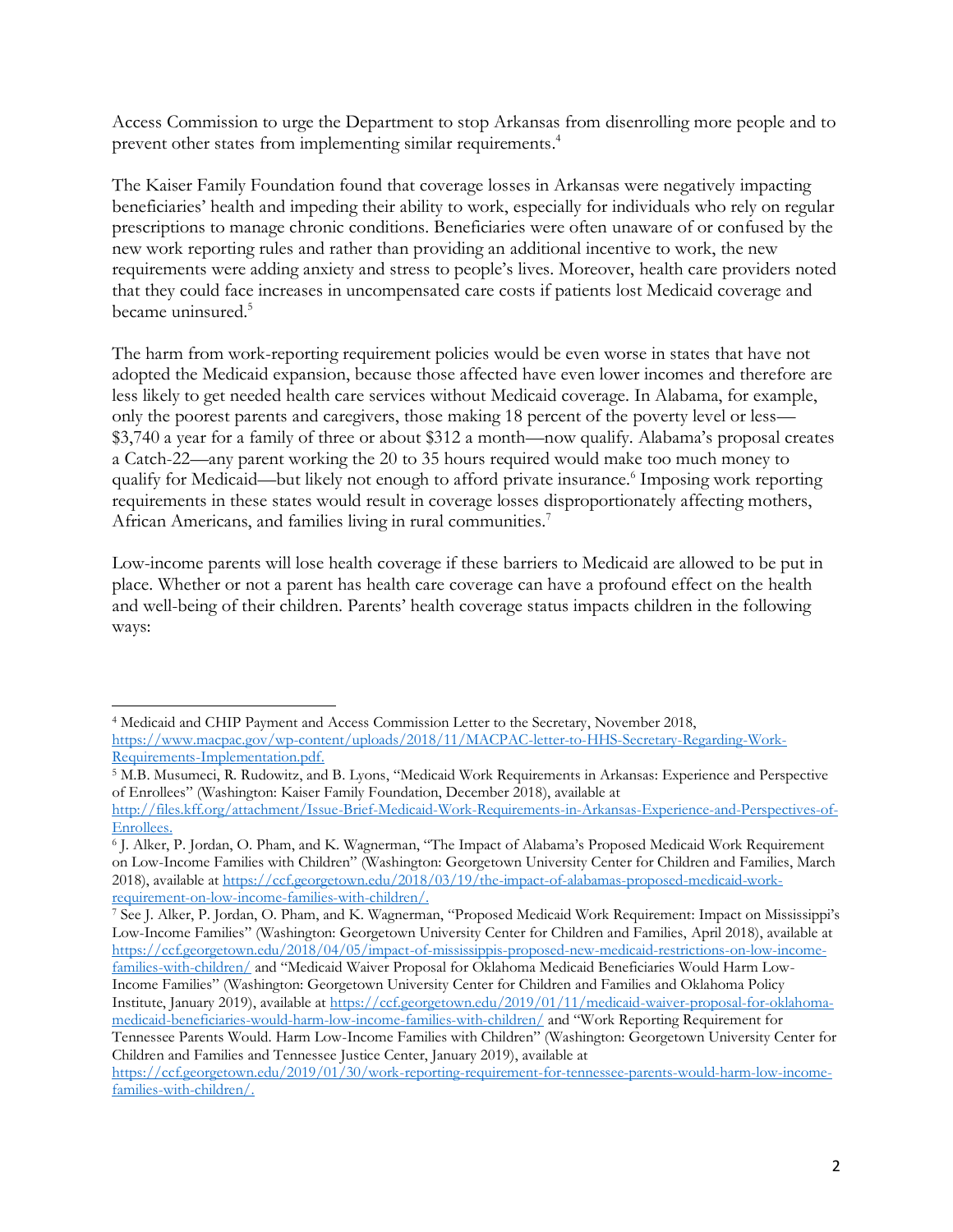*Parents' inability to access needed health care can impact their children's healthy development.* Positive outcomes for children rely on the overall health of their parents and caregivers. Children's relationships and interactions with adults in their lives influence their brain structure and function and, in turn, their ability to thrive. Maternal depression, for example, has been shown to negatively impact young children's cognitive and social-emotional development, as well as their educational and employment opportunities later on in life. More than half of infants born into poverty have a mother who is experiencing some depressive symptoms, yet few of these mothers are able to access successful treatment due to barriers such as cost of care and lack of insurance.<sup>8</sup> Medicaid has shown clear success in lowering rates of depression.<sup>9</sup> Parents who have access to health care are better able to actively support and nurture their children's healthy development.

*Children are at greater risk of becoming uninsured as their parents lose coverage.* Research is clear that when parents have health insurance their children are more likely to be insured as well.<sup>10</sup> Thanks to Medicaid, CHIP, and the ACA the rate of uninsured children has declined in the past two decades reaching its lowest level on record (4.5 percent) in 2016.<sup>11</sup> New coverage pathways for parents under the ACA played a key "welcome mat" role: Between 2013-2015, 710,000 children gained coverage as millions of parents gained coverage for the first time.<sup>12</sup> But this positive trend is reversing course. In 2017, the rate of uninsured children increased for the first time since 2008 when the American Community Survey first began collecting this data.<sup>13</sup> Children whose parents are insured are almost always insured themselves, whereas 21.6 percent of children whose parents are uninsured are also uninsured.<sup>14</sup> Research also demonstrates that when parents have health insurance, children are more likely to get the care they need. A recent study found that increases in adult Medicaid eligibility levels were associated with a greater likelihood that children in low-income families received at least one annual well-child visit.<sup>15</sup>

*Loss of health coverage places the whole family at financial risk.* Medicaid coverage for low-income parents helps parents afford the health care they need and contributes to improved mental health.<sup>16</sup>

[https://ccf.georgetown.edu/wp-content/uploads/2017/09/Uninsured-rate-for-kids-10-17.pdf.](https://ccf.georgetown.edu/wp-content/uploads/2017/09/Uninsured-rate-for-kids-10-17.pdf)

<sup>15</sup> M. Venkataramani, C.E. Pollack, and E.T. Roberts, (2017). Spillover Effects of Adult Medicaid Expansions on Children's Use of Preventive Services. *Pediatrics*. doi:10.1542/peds.2017-0953, available at [http://pediatrics.aappublications.org/content/pediatrics/early/2017/11/09/peds.2017-0953.full.pdf.](http://pediatrics.aappublications.org/content/pediatrics/early/2017/11/09/peds.2017-0953.full.pdf)

<sup>16</sup> S. McMorrow et al., "Medicaid Expansion Increased Coverage, Improved Affordability, and Reduced Distress for Low-Income Parents," *Health Affairs* 36 No. 5, May 2017.

 $\overline{a}$ <sup>8</sup> T. Veriker, J. Macomber, and O. Golden, "Infants of Depressed Mothers Living in Poverty: Opportunities to Identify and Serve" (Washington: The Urban Institute August 2010), available at http://

www.urban.org/research/publication/infants-depressed-mothersliving-poverty-opportunities-identify-and-serve. <sup>9</sup> Baicker, K., Taubman, S., Allen, H., et al, "The Oregon Experiment – Effects of Medicaid on Clinical Outcomes," *N Engl J Med 2013; 368:1713-1722.*

<sup>10</sup> See J. Hudson and A. Moryia, ibid.

<sup>11</sup> J. Alker and O. Pham, "Nation's Uninsured Rate for Children Drops to Another Historic Low in 2016" (Washington: Georgetown University Center for Children and Families, September 2017), available at

<sup>12</sup> Hudson, J. L., & Moriya, A. S. (2017). Medicaid Expansion For Adults Had Measurable 'Welcome Mat' Effects On Their Children. *Health Affairs, 36*(9), 1643-1651. doi:10.1377/hlthaff.2017.0347

<sup>13</sup> J. Alker and O. Pham, "Nation's Progress on Children's Health Coverage Reverses Course" (Washington: Georgetown University Center for Children and Families, November 2018), available at

[https://ccf.georgetown.edu/2018/11/21/nations-progress-on-childrens-health-coverage-reverses-course/.](https://ccf.georgetown.edu/2018/11/21/nations-progress-on-childrens-health-coverage-reverses-course/) <sup>14</sup> M. Karpman and G. Kenney, "Health Insurance Coverage for Children and Parents: Changes Between 2013 and

<sup>2017&</sup>quot; (Washington: Urban Institute, September 2017), available at [http://hrms.urban.org/quicktakes/health-insurance](http://hrms.urban.org/quicktakes/health-insurance-coverage-children-parents-march-2017.html)[coverage-children-parents-march-2017.html.](http://hrms.urban.org/quicktakes/health-insurance-coverage-children-parents-march-2017.html)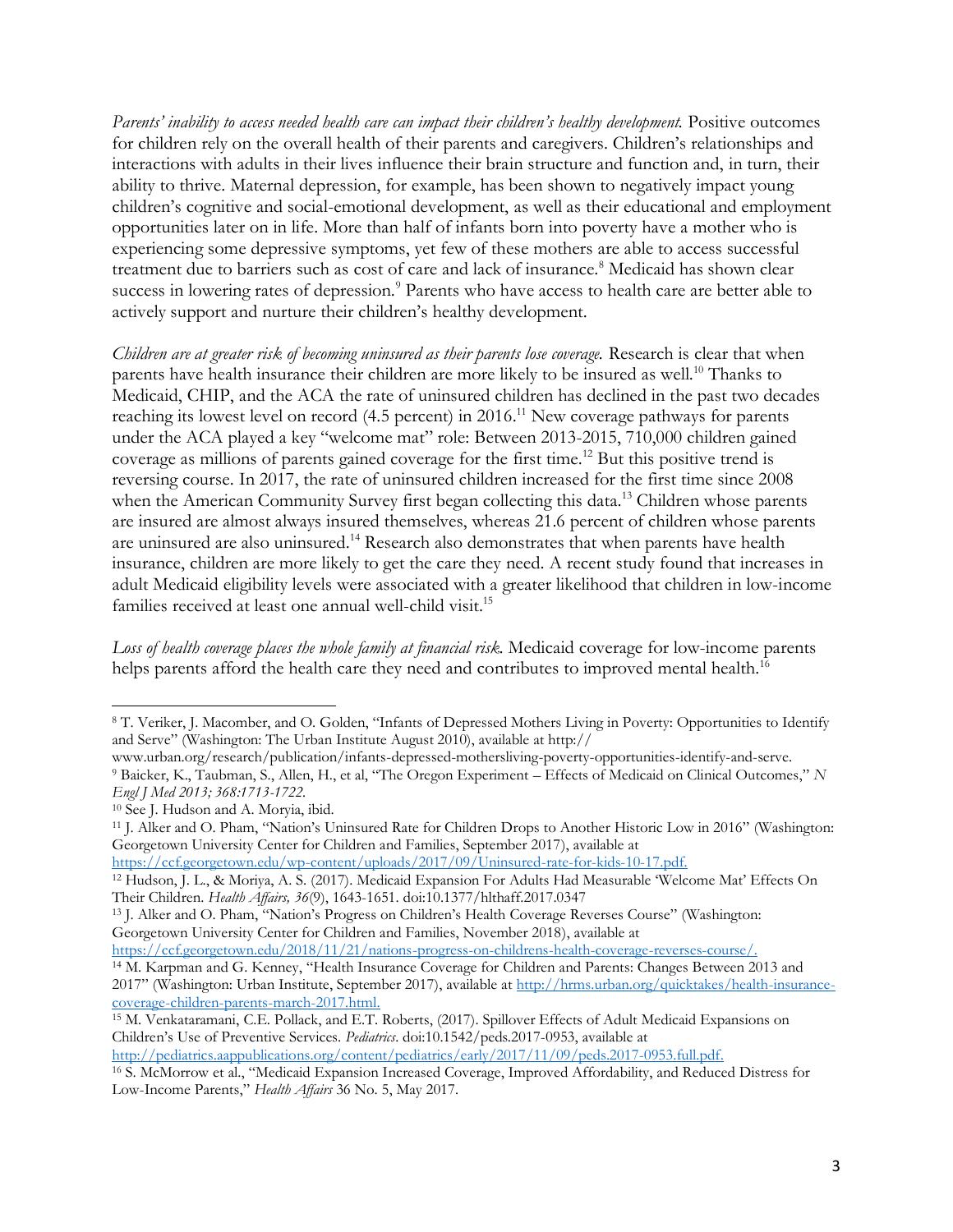Numerous studies have shown that Medicaid significantly reduces the burden of poverty in the United States.<sup>17</sup> Loss of Medicaid coverage will reverse these gains and inhibit vulnerable parents from improving their family's economic circumstances, putting them at greater risk of medical debt.

While our organizations believe helping connect people to work is a worthwhile goal, these waivers do not address the real barriers to employment faced by poor families, such as a lack of access to childcare, job training and transportation. We urge you to deny states' requests to impose work reporting requirements on extremely low-income parents and caregivers, and reconsider any other Medicaid policies that place new obstacles between children and families and the health care they need. Health care is a critical foundation for families and children struggling to thrive. Cutting families off coverage will only make it more difficult for them to be productive, healthy, and engaged members of their communities.

Sincerely,

CC: Seema Verma, Chris Traylor, Judith Cash

American Academy of Pediatrics American College of Obstetricians and Gynecologists American College of Physicians American Diabetes Association American Music Therapy Association American Physical Therapy Association American Psychological Association American Speech-Language-Hearing Association Asian & Pacific Islander American Health Forum Association of Asian Pacific Community Health Organizations Association of University Centers on Disabilities (AUCD) Autistic Self Advocacy Network Bazelon Center for Mental Health Law Catholic Health Association of the United States Center for Law and Social Policy (CLASP) Center for Public Representation Children's Defense Fund Children's Dental Health Project Community Catalyst The Consortium Cystic Fibrosis Foundation Epilepsy Foundation Families USA Family Voices First Focus Georgetown University Center for Children and Families

 $\overline{a}$ <sup>17</sup> N. Zewde and C. Wilmer, "Antipoverty Impact of Medicaid Growing with State Expansions Over Time," *Health Affairs* 38, No. 1 (2019): 132–138.